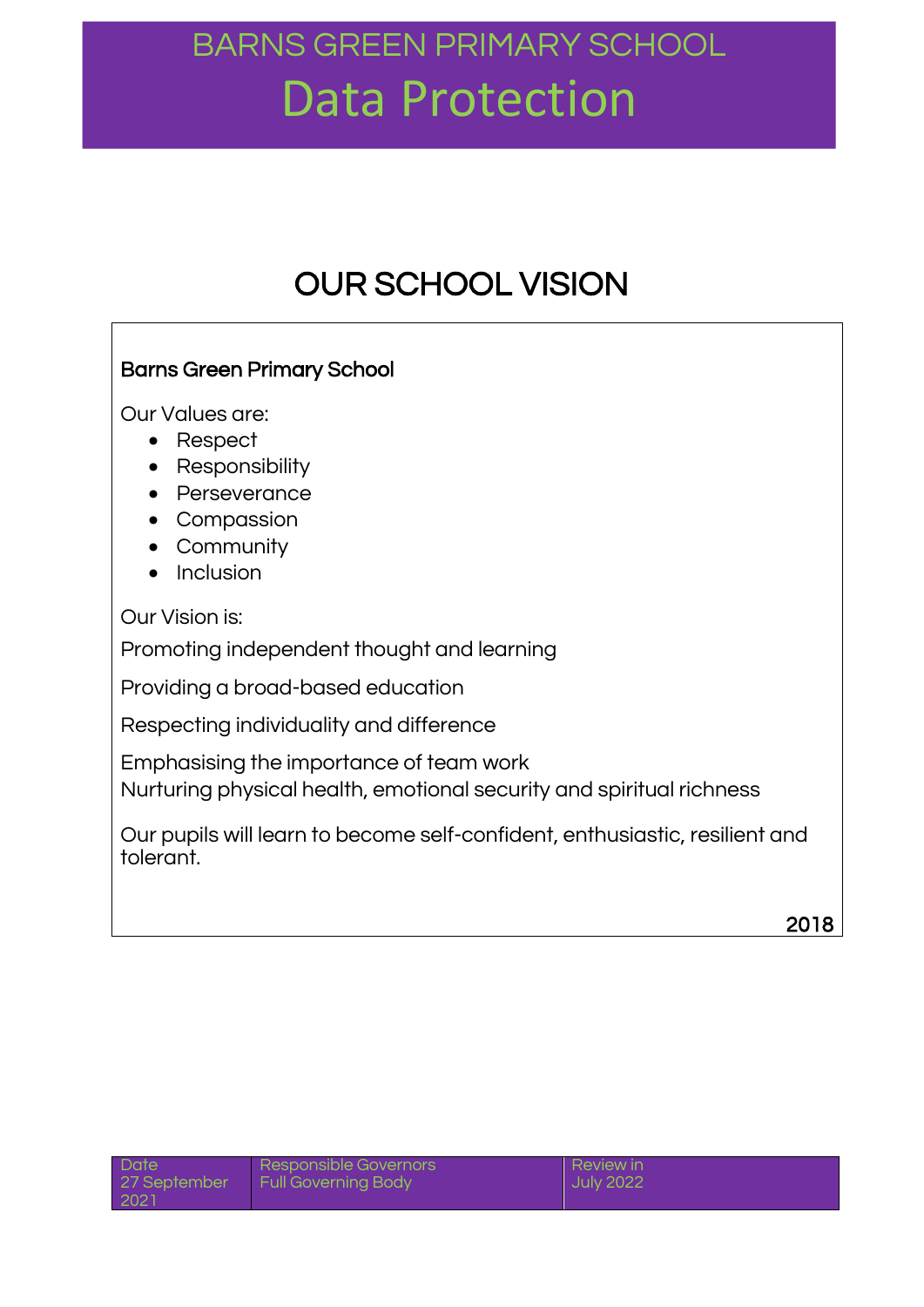### **Introduction**

On the 25th May 2018 the General Data Protection Regulation (GDPR) became applicable and the Data Protection Act 1998 (DPA) was updated by the new Data Protection Act 2018 giving effect to its provisions.

This Policy sets out the manner in which personal data of staff, students and other individuals is processed fairly and lawfully.

The School collects and uses personal information about staff, students, parents or carers and other individuals who come into contact with the School. This information is gathered in order to enable it to provide education and other associated functions. In addition, there may be a legal requirement to collect and use information to ensure that the School complies with its statutory obligations.

The School is a data controller and must therefore comply with the Data Protection Principles in the processing of personal data, including the way in which the data is obtained, stored, used, disclosed and destroyed. The School must be able to demonstrate compliance. Failure to comply with the Principles exposes the School and staff to civil and criminal claims and possible financial penalties.

Details of the School's purpose for holding and processing data can be viewed on the data protection register:<https://ico.org.uk/esdwebpages/search>

The Schools registration number is Z7210992. This registration is renewed annually and up dated as and when necessary.

#### **Aim**

This Policy will ensure:

The School processes person data fairly and lawfully and in compliance with the Data Protection Principles.

All staff involved with the collection, processing and disclosure of personal data will be aware of their duties and responsibilities under this policy.

That the data protection rights of those involved with the School community are safeguarded.

Confidence in the School's ability to process data fairly and securely.

| Date         | I Responsible Governors I  | <b>Review in</b> |
|--------------|----------------------------|------------------|
| 27 September | <b>Full Governing Body</b> | July 2022        |
| 2021         |                            |                  |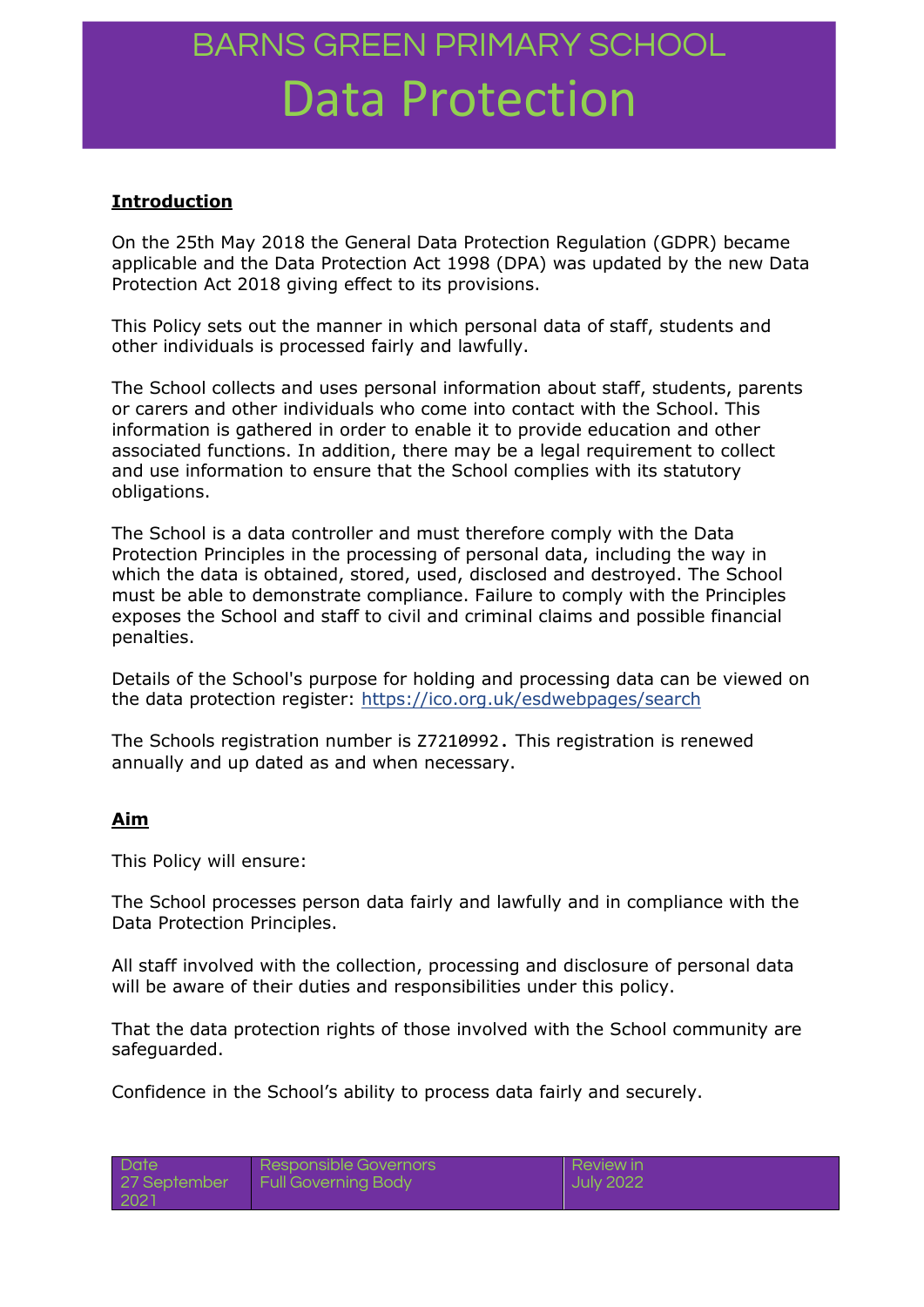#### **Scope**

This Policy applies to:

Personal data of all School employees, governors, students, parents and carers, volunteers and any other person carrying out activities on behalf of the School.

The processing of personal data, both in manual form and on computer.

All staff and governors.

#### **The Data Protection Principles**

The School will ensure that personal data will be:

- 1. Processed fairly, lawfully and in a transparent manner.
- 2. Collected for specified, explicit and legitimate purposes and not further processed for other purposes incompatible with those purposes.
- 3. Adequate, relevant and limited to what is necessary in relation to the purposes for which data is processed.
- 4. Accurate and, where necessary, kept up to date.
- 5. Kept in a form that permits identification of data subjects for no longer than is necessary for the purposes for which the personal data is processed.
- 6. Processed in a way that ensures appropriate security of the personal data including protection against unauthorised or unlawful processing and against accidental loss, destruction or damage, using appropriate technical or organisational measures.

The School will be able to demonstrate compliance with these principles.

The School will have in place a process for dealing with the exercise of the following rights by Governors, staff, students, parents and members of the public in respect of their personal data:

 to be informed about what data is held, why it is being processed and who it is shared with;

| Date         | Responsible Governors | Review in        |
|--------------|-----------------------|------------------|
| 27 September | Full Governing Body   | <b>July 2022</b> |
| -2021        |                       |                  |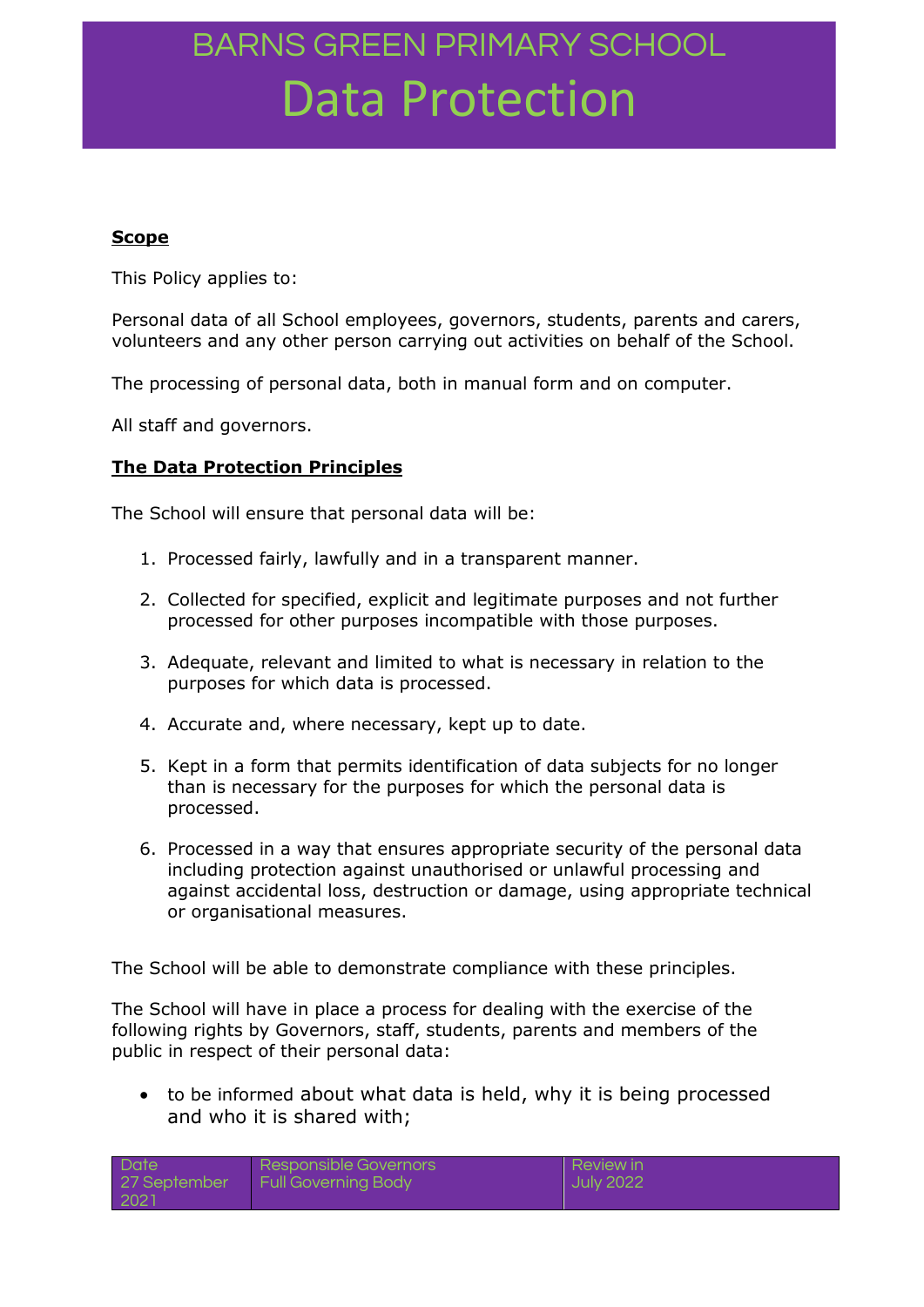- to access their data;
- to rectification of the record;
- to erasure;
- to restrict processing:
- to data portability;
- to object to processing:
- not to be subject to automated decision-making including
- profiling.

#### **Roles and Responsibilities**

The Governing Body of the School and the Head Teacher are responsible for implementing good data protection practices and procedures within the School and for compliance with the Data Protection Principles.

It is the responsibility of all staff to ensure that their working practices comply with the Data Protection Principles. Disciplinary action may be taken against any employee who breaches any of the instructions or procedures forming part of this policy

A designated member of staff, the Data Protection Officer, will have responsibility for all issues relating to the processing of personal data and will report directly to the Head Teacher.

The Data Protection Officer will comply with responsibilities under the GDPR and will deal with subject access requests, requests for rectification and erasure, data security breaches. Complaints about data processing will be dealt with in accordance with the Schools Complaints Policy.

#### **Data Security and Data Security Breach Management**

All staff are responsible for ensuring that personal data which they process is kept securely and is not disclosed to any unauthorised third parties.

Access to personal data should only be given to those who need access for the purpose of their duties.

All staff will comply with the Schools Acceptable IT use Policy.

Staff who work from home must have particular regard to the need to ensure compliance with this Policy and the Acceptable IT use Policy.

Data will be destroyed securely in accordance with the 'Information and Records Management Society Retention Guidelines for Schools'.

Review in July 2022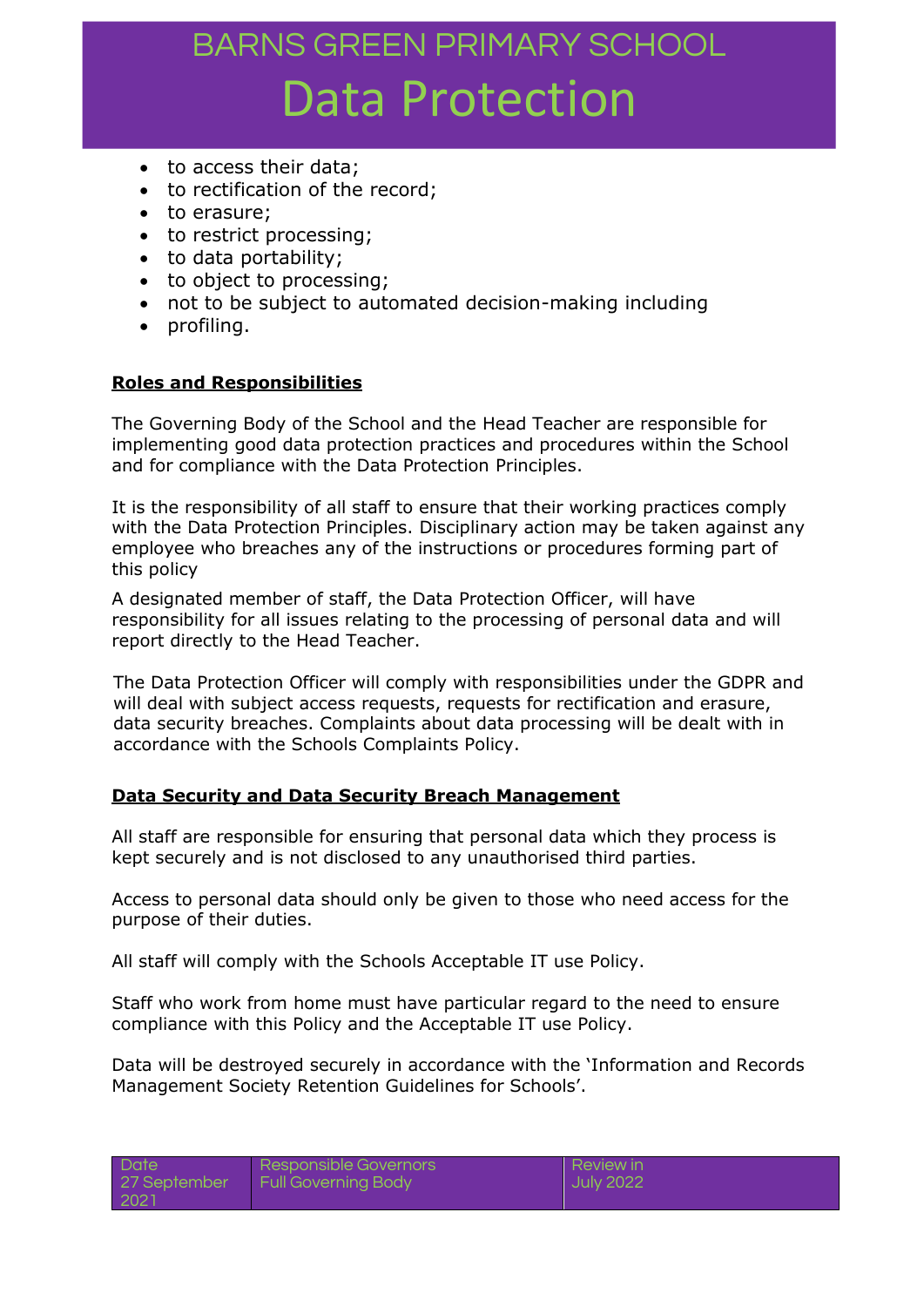New types of processing personal data including surveillance technology which are likely to result in a high risk to the rights and freedoms of the individual will not be implemented until a Privacy Impact Risk Assessment has been carried out.

The School will have in place a data breach security management process and serious breaches where there is a high risk to the rights of the individual will be reported to the Information Commissioner's Office (ICO) in compliance with the GDPR.

All staff will be aware of and follow the data breach security management process.

All staff will be aware of and comply with the list of Do's and Don'ts in relation to data security in Appendix A

#### **Subject Access Requests**

Requests for access to personal data (Subject Access Requests)(SARs) will be processed by the Data Protection Officer. Generally, no fee is applicable. Records of all requests will be maintained.

The School will comply with the statutory time limits for effecting disclosure in response to a Subject Access Request. The statutory time period is one calendar month of receipt of the request.

### **Sharing data with third parties and data processing undertaken on behalf of the School.**

Personal data will only be shared with appropriate authorities and third parties where it is fair and lawful to do so. Any sharing will be undertaken by trained personnel using secure methods. Where a third party undertakes data processing on behalf of the School e.g. by providing cloud based systems or shredding services, the School will ensure that there is a written agreement requiring the data to be processed in accordance with the Data Protection Principles.

### **Ensuring compliance**

All new staff will be trained on the data protection requirements as part of their induction.

Training and guidance will be available to all staff.

All staff will read the Acceptable IT use Policy.